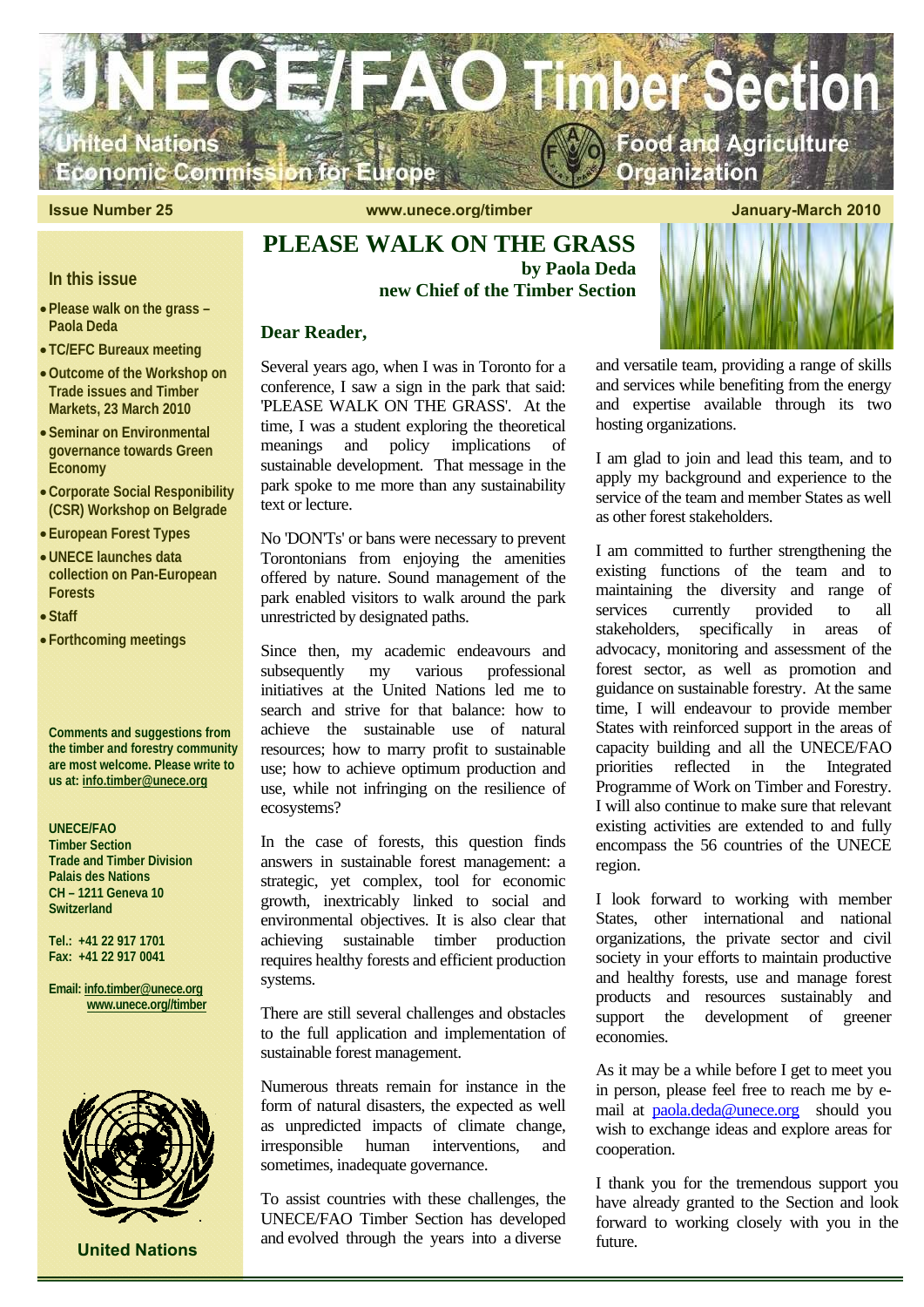

**Пожалуйста, ходите по траве Паола Дела**

**новый Руководитель Секции по лесоматериалам**

# **Дорогой читатель,**

Несколько лет назад, когда я была в Торонто на конференции, мне бросилась в глаза табличка в парке, на которой было написано «Пожалуйста, ходите по траве». В то время я была студенткой, изучающей теоретические тезисы и политические последствия устойчивого развития. Табличка в парке явилась же для меня более убедительной, чем все трактаты по вопросы устойчивости или лекции.

Никакие предостережения наподобие «НЕЛЬЗЯ», ни запреты не понадобились жителям Торонто наслаждаться красотами, подаренными природой. Продуманное управление парком дает возможность посетителям ходить по всему парку без всяких ограничений по заранее оборудованным тропинкам.

С тех пор мои научные исследования и соответственно мои различные профессиональные инициативы в Организации Объединенных Наций [1] заставили меня бороться за это равновесие: как добиться устойчивого использования природных ресурсов, как сочетать выгоду и устойчивое использование, как достичь оптимальной продуктивности и использования и в то же время не ставя под угрозу экосистемы?

В том, что касается лесов, данный проблема находит решения путем обеспечения устойчивого управления лесами: стратегический, хотя и сложный инструмент для экономического роста неразрывно связан с задачами в социальной и природоохранной областях. Также очевидно, что обеспечение устойчивой продукции лесоматериалов означает иметь здоровые леса и эффективные жизнеспособные системы их воспроизводства.

Все еще имеется ряд трудностей и препятствий, стоящих на пути к полному применению и осуществлению устойчивого управления лесами.

Многочисленные угрозы возникают также в результате природных бедствий и непредсказуемых последствий изменений климата, а также безответственных вмешательств людей в указанные сферы и, в некоторых случаях, неадекватного руководства.

Для того, чтобы оказать содействие странам в решении этих проблем, Секцией по лесоматериалам ЕЭК ООН и ФАО была создана команда, которая с течением лет превратилась в группу сотрудников с разносторонними способностями и талантами, которые обладают обширные знаниями и предоставляют широкий спектр услуг, одновременно используя потенциал и имеющуюся в двух указанных руководящих организациях экспертизу.

Я рада вступить в члены этой команды и взять на себя руководящие функции ею, и буду использовать все мои знания и опыт во имя дела, как в интересах группы, так и в интересах стран-участниц и всех заинтересованных лиц.

Я подтверждаю свою приверженность дальнейшему укреплению существующих функций группы и буду поддерживать как ее разнообразие, так и широкий спектр услуг, которые в настоящее время предоставляются всем заинтересованным участникам этого процесса, особенно в областях охраны, мониторинга и оценки состояния лесного хозяйства, а также буду работать над повышением руководящей роли, направленное на придание лесному сектору устойчивого характера. В то же самое время, я приложу свои силы к тому, чтобы предоставить странам-членам усиленную поддержку в областях по наращиванию потенциала и во всех приоритетных задачах, стоящих перед ЕЭК ООН и ФАО, которые отражены в Совместной программе работы лесоматериалам и лесному хозяйству. Я также продолжу работу с тем, чтобы гарантировать то, что все соответствующие мероприятия были реализованы и полностью охватывали все 56 стран региона ЕЭК ООН.

Я с нетерпеньем жду работы со странами-членами, другими международными и национальными организациями, представителями частного сектора и гражданского общества в ваших усилиях сохранить здоровые леса, использовать и управлять лесной продукцией и ресурсами устойчиво и поддерживать развитие экономических курсов, учитывающих экологический фактор.

Поскольку данная заметка вероятно выйдет немного раньше моей личной встречи с Вами, и если Вы захотите обменяться мнениями или обсудить пути сотрудничества, прошу Вас знать, что я всегда в Вашем распоряжении по электронной почте по адресу paola.deda@unece.

Благодарю Вас за огромную поддержку, которую Вы уже оказали Секции, и с нетерпеньем жду начала нашей совместной работы с Вами.

## **TIMBER COMMITTEE AND EUROPEAN FORESTRY COMMISSION BUREAUX MEET WITH WORKING PARTY ON MANAGEMENT OF MOUNTAIN WATERSHEDS BUREAU**

These Bureaux met in Geneva on 24-25 February 2010 to discuss:

- $\blacksquare$ Implementation of their Integrated Programme of Work
- European Forestry Commission session, 27-30 April 2010
- Timber Committee and Society of Wood Science and Technology session, 11-15 October 2010
- Other major international events in 2010 and 2011  $\blacksquare$
- Cross-sectoral activities
- $\blacksquare$ Programme evaluations
- Ministerial Conference on the Protection of Forests in Europe in 2011
- Activities in eastern Europe and central Asia
- Working Party on Management of Mountain Watersheds

This was the first time in recent history that the Bureau of the EFC and the Working Party on the Management of Mountain Watersheds has met. The meeting was an opportunity to form closer coordination, especially in preparing the "Forest and water" session during the forthcoming EFC.

> The full report is available at: **http://timber.unece.org/index.php?id=279**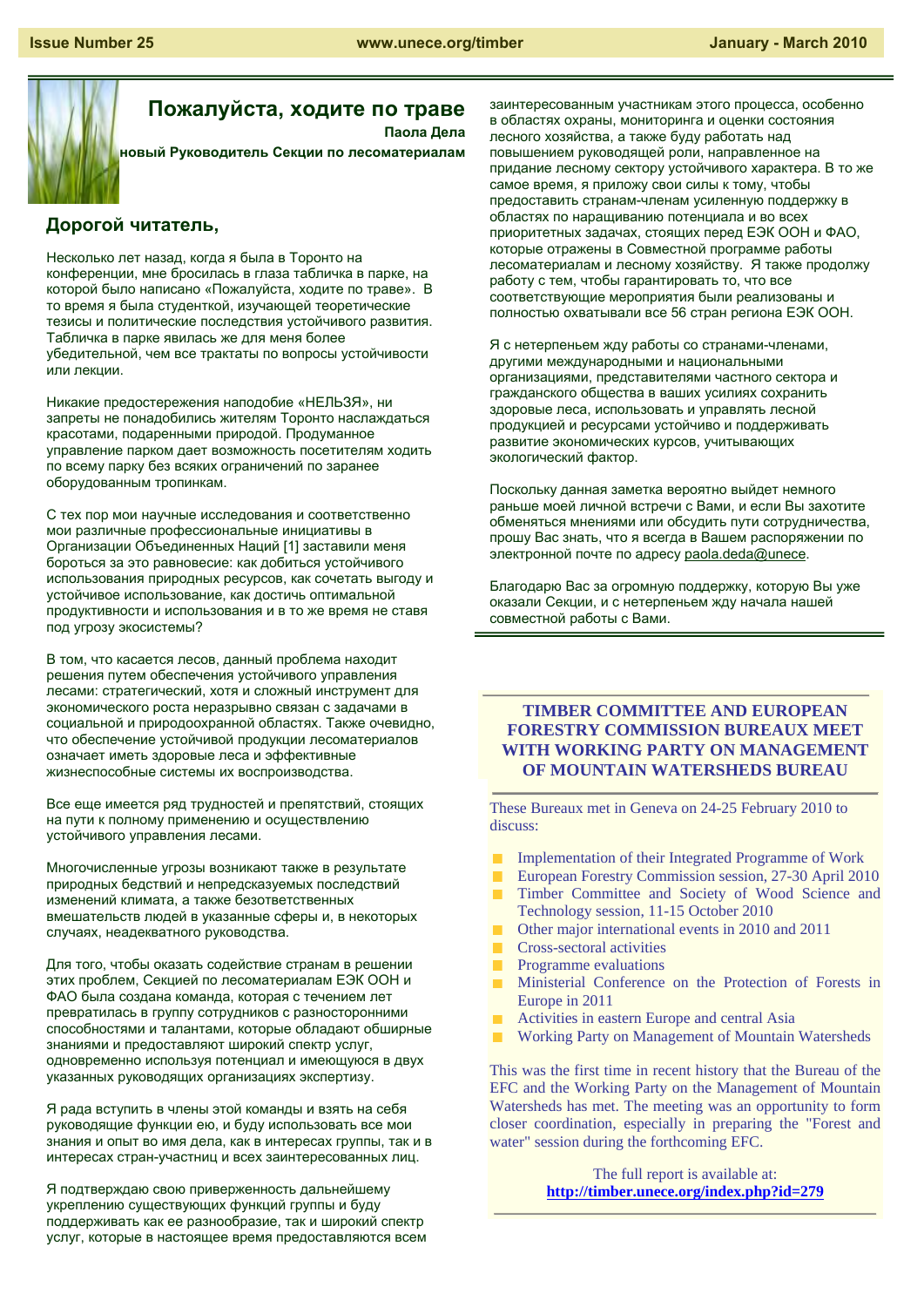



# **OUTCOME OF THE WORKSHOP ON TRADE MEASURES AND TIMBER MARKETS 23 MARCH 2010**

**"Regulations affecting the trade of timber products are evolving quickly, and this evolution should be closely monitored because of the impacts on the entire forest sector." So concluded the workshop on "***Emerging Trade Measures in Timber Markets",* **organized by the United Nations Economic Commission for Europe (UNECE) and the Food and Agriculture Organization of the United Nations (FAO) jointly with the Economic Research and Statistics Division of the World Trade Organization (WTO), on 23 March 2010 in Geneva.** 

The workshop was a unique opportunity to get a comprehensive overview of the increasingly complex regulatory framework impacting trade in wood and wood products. More than 100 stakeholders participated from government, industry, trade associations, intergovernmental and non-governmental organizations and academia. There is currently considerable concern and debate about the entire range of trade and traderelated measures that are impacting the timber markets.

World trade in wood and paper products, including value-added products, has doubled over the last 10 years. This has occurred notwithstanding various policies and measures affecting the timber trade. China is the motor of the global timber trade, having become a major importer of roundwood and the major exporter of value-added wood products such as wooden furniture. China's wood products exports expanded 5-fold from 2000 to 2008.

Tariff reduction is one of the objectives of the Doha Development Agenda negotiations currently taking place under WTO. Different proposals and views are currently under consideration.

Export taxes, such as those currently in place in Russia, act unequally between different forest industry sectors and between countries. As these taxes occurred during the global economic crisis, it is impossible to accurately measure their economic effects.

Some trade measures designed to improve domestic forest sector development, in both temperate and tropical countries, have not yet achieved their objectives.

Participants discussed the emergence of non-tariff measures aimed at curbing illegal logging and trade in illegally produced forest products and other trade measures favouring the use of timber harvested from sustainably managed forests, e.g. certification systems and public procurement policies. Such measures are desirable as the issue of illegal logging and trade in illegal timber products remains critical for the global forest sector.

The approaches to this question vary from one country to the other and the regulatory framework is still evolving. For example, under the European action plan for forest law enforcement governance and trade, Voluntary Partnership Agreements are in the process of being negotiated with partner countries. Internally, discussions on the draft due diligence European Union regulation continue between EU institutions.

However, some participants cautioned against the possible negative impacts on trade and undesired collateral effects on some forest resources, notably in some developing countries. They discussed the respective roles of measures designed to fight against illegal logging and certification schemes. Stakeholders agreed that these measures must be recognized and coordinated internationally to promote fair competition and efficiencies in forest products production and trade.

Subsidies, notably those that encourage renewable energy consumption based on woody biomass, are an important issue having either positive or negative impacts on different stakeholders within the forest sector.

There are many different ways to subsidize an industry, e.g. upstream subsidies, support to intermediate consumption or support to final consumption. There are also difficulties linked with the measurement of subsidies and the subsequent analysis of their market effects taking into account externalities and possible market failures.

Finally, participants recognized the importance of phytosanitary measures required in the face of new risks of pests. The International Standard for Phytosanitary Measures number 15 (ISPM 15) concerning wood packaging material was presented, in connection with the WTO agreement on the application of Sanitary and Phytosanitary measures. The global escalation of trade in all goods, often using wood packaging and/or pallets, necessitates ensuring against introduction and spread of harmful insects or diseases.

Participants noted that the economic and trade impact of measures like subsidies, export taxes or non-tariff measures merits more attention and research in the future.

**For further information contact:** 

**Mr. Cedric Pène Policy Officer UNECE/FAO Timber Section Tel. +41 22 917 32 66 Email: cedric.pene@unece.org website: http://timber.unece.org/index.php?id=270**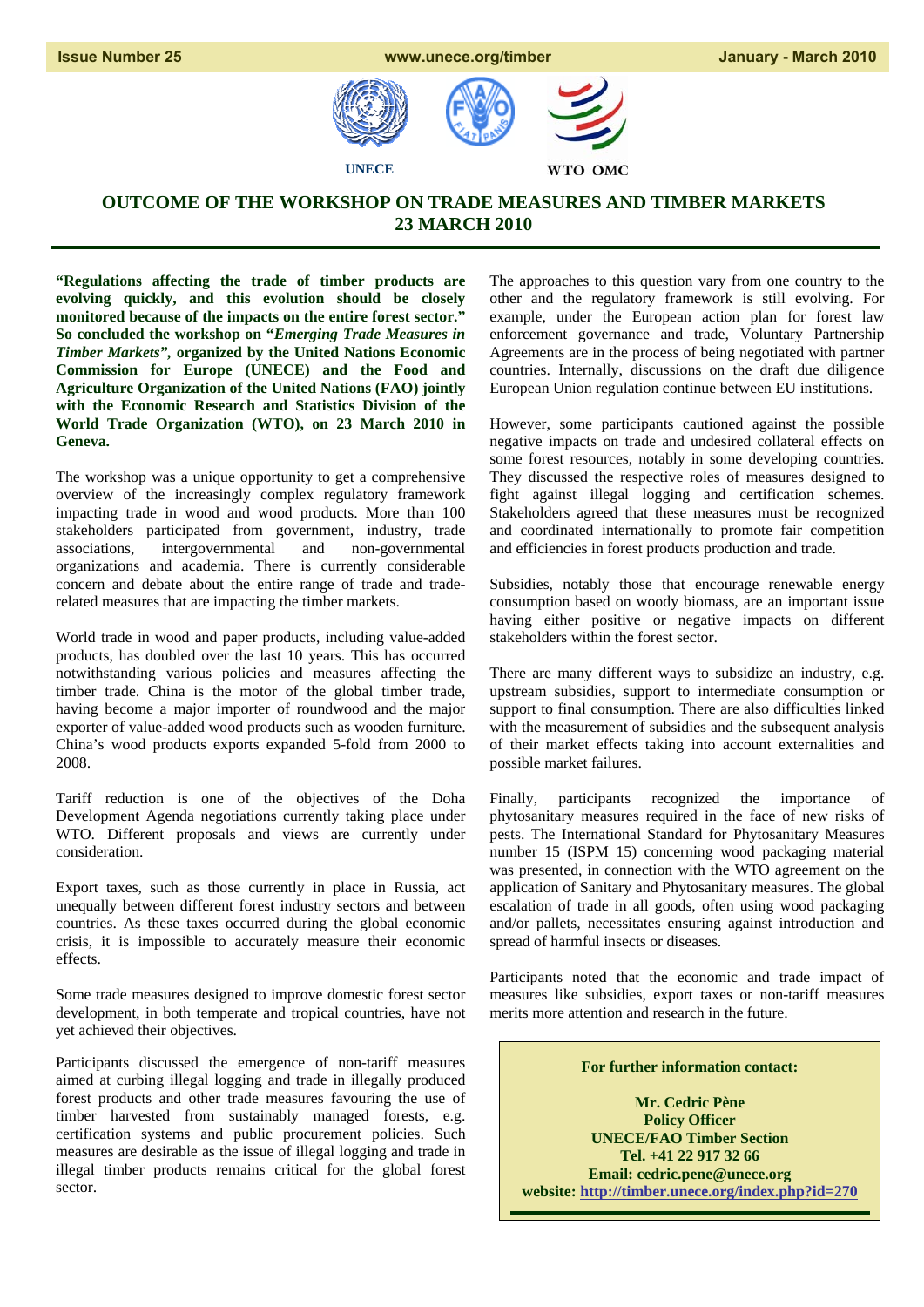# **SEMINAR ON "ENVIRONMENTAL GOVERNANCE TOWARDS GREEN ECONOMY" 15-17 FEBRUARY 2010**

The UNECE/FAO Timber Section, in cooperation with the UNECE Environment, Housing and Land Management Division, and with the active support of UNCTAD and UNEP, organized on **16-17 February 2010** a **Seminar on "Environmental Governance towards Green Economy",** in the context of the annual tour of the students from the MSc. Environmental Governance, of the University of Freiburg, Germany.

Several presentations and roundtables were organized with various speakers from a large spectrum of organizations. The key concepts of Green economy were presented by representatives of UNECE, UNEP and the International Institute for Sustainable development (IISD). Different sectoral and crosssectoral issues of relevance to a green economy were discussed: The Stockholm and Rotterdam Conventions on chemicals and the Basel Convention on Transboundary Movements of Hazardous Wastes and their Disposal were described by representatives from their secretariats. The International Labor Organization explained the concepts of "social dialogue" and "green jobs" and the World Trade Organization on the links between trade and environment.

Two roundtables were organized, the first one on governance and financing of the green economy, and the second one comparing different examples of governance of natural resources. These discussions notably involved representatives from the CITES and RAMSAR conventions, the Programme for the Endorsement of Forest Certification scheme (PEFC), the UNECE Aarhus convention Access to Information, Public Participation in Decision-making and Access to

Justice in Environmental Matters, the World Business Council for Sustainable Development (WBCSD), International Centre for Trade and Sustainable Development (ICTSD), the World Conservation Union (IUCN), the Strategic Approach to International Chemicals Management (SAICM).

UNEP presented on biodiversity followed by the UN Collaborative Programme on Reducing Emissions from Deforestation and Forest Degradation in Developing countries (UN-REDD) and the Environment & security initiative (ENVSEC). Lots of discussion was evoked during the day

Mr. Arthur Dahl discussed with students the ethical aspects of environmental governance at the end of an intensive 2 ½ days intensives session of questions and answers and a very active, interested and engaged group of students.

Presentations made available by the speakers at this occasion can be found on the UNECE/FAO Timber section study tour website at: **http://timber.unece.org/index.php?id=273**

For further information contact: Ms. Marion Briens, Ms. Franziska Hirsch and Mr. Cedric Pène UNECE/FAO Timber Section Tel. +41 22 917 28 70 Email: **marion.briens@unece.org**

## **FORTHCOMING WORKSHOP IN SOUTHEAST EUROPE, BELGRADE, SERBIA CORPORATE SOCIAL RESPONSIBILITY IN THE FOREST SECTOR ON 13-14 APRIL 2010**

**Corporate Social Responsibility (CSR)** has grown in significance in recent years. Once considered to be the preserve of very large organizations, the concept has been adopted by small and medium enterprises, as well as by their trade associations. The 2009 Timber Committee meeting endorsed the idea that there should be a workshop in south east Europe in 2010, "to share experiences and to build awareness of the attributes of CSR for the sustainable development of the forest sector."

This is what lies behind the "Corporate Social Responsibility (CSR) in the forest sector in south east Europe" workshop that will be held in Belgrade on 13 & 14 April 2010. Organized jointly by the UNECE/FAO Timber Section, the State University of Belgrade, Faculty of Forestry with input from the UNIDO-supported CSR competence regional project, the workshop will introduce the concept and raise awareness of CSR. Speakers from the region and beyond will outline their experience of CSR and how it has benefited their companies or organizations.

The workshop is expected to attract between 50 - 70 particpants drawn from the forest and wood processing/manufacturing sectors throughout the western Balkans. As well as expert presentations from Italy and Finland, participants will have the chance to explore in working groups which aspects of CSR are of most relevance to their sector in the western Balkans as well as what companies may already be doing.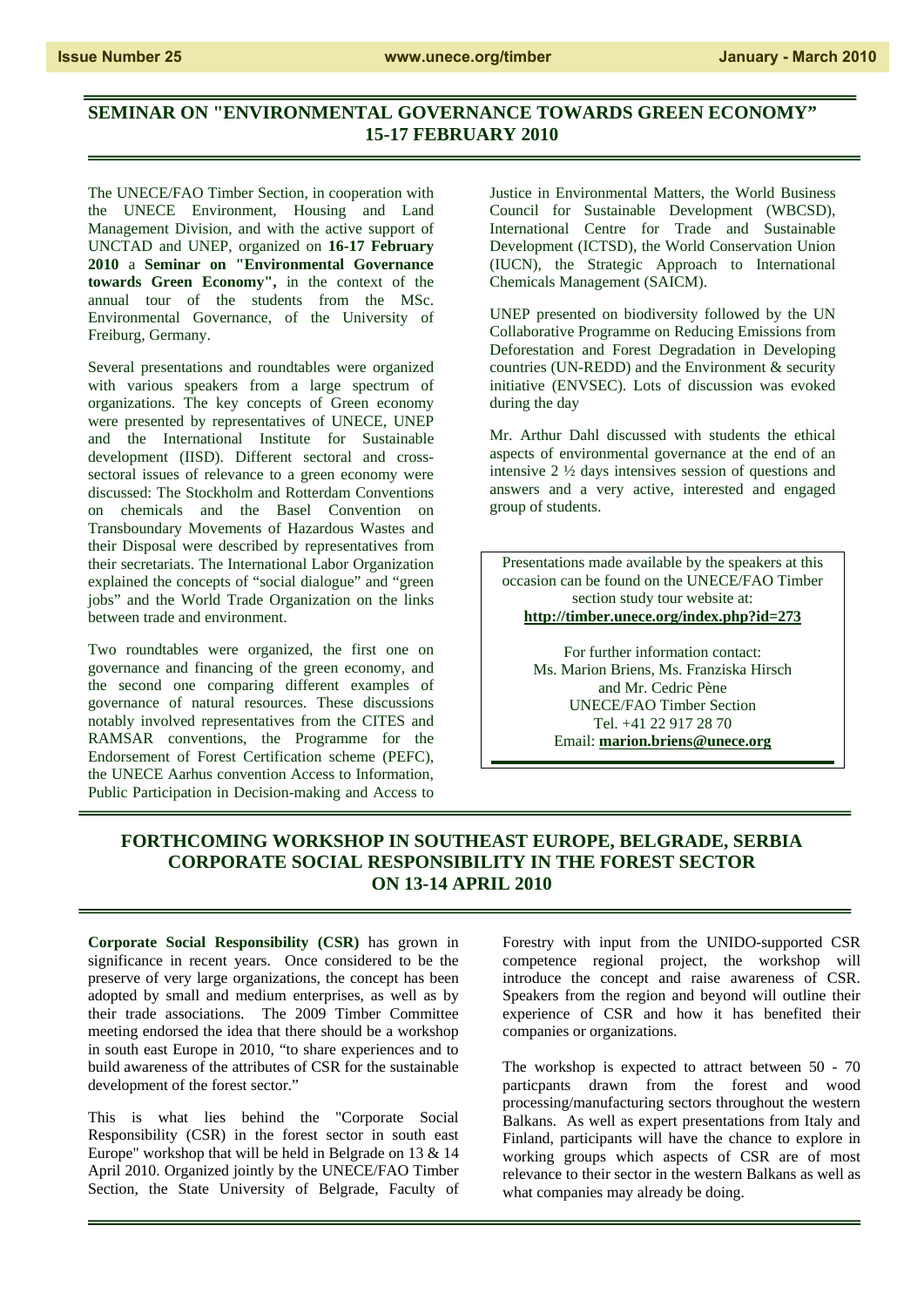# **EUROPEAN FOREST TYPES**

The new European forest types are organised according to a hierarchical classification system structured into 14 first level classes (categories) and 75 second level classes (types). In the previous newsletters the first five categories were presented.

**(1. Boreal forests 2. Hemiboreal forest and nemoral coniferous and mixed broadleaved-coniferous forest 3. Alpine coniferous forest 4. Acidophilous oak and oak-birch forest and 5. Mesophytic deciduous forest)**

Here you find the next three categories:

## *6. Beech forest*



Beech forests are characterised by the dominance of European beech *Fagus sylvatica L.* or its transitional hybrids. Important additional tree species include *Acer platanoides*, *Acer pseudoplatanus, Betula pendula, Carpinus betulus, Castanea sativa, Fraxinus excelsior, Populus tremula, Prunus avium, Quercus petraea, Quercus robur, Sorbus aucuparia, Tilia cordata, Tilia platyphyllos, and Ulmus glabra*. Beech grows in a wide range of soils and climates, which explains its wide geographic distribution, ranging from southern Norway to Sicily and from Southern England to the lowlands in north-eastern Poland, east of the Carpathians in Moldova.

Beech forests occur on almost all kinds of soils with the exceptions of extreme acid and waterlogged ones.

## *7. Mountainous beech forest*

Mountainous beech forests are defined by the altitudinal range of distribution, by the dominance of *Fagus* and, in most cases, by the presence of coniferous species (*Abies alba* and/or *Picea abies*). Additional, locally important components of this category include tree species listed under category 6 *(Beech forest)*  that occur depending on site conditions and/or succession phase. The centre of distribution of mountainous beech forests is in central European mountains, but they also occur in higher mountains in the Pyrenees, Alps, Carpathians, central Balkans and the Apennines, and as far south as Sicily, where they grow to 2,100 m on Mount Etna. In general, as one moves further south, beech forests occupy a higher and higher mountain zone, their upper limit is at 1,200m in

the northern Alps, 1,500m in the Pyrenees, 1,550m in the Tyrol, and 1,850m in the Apennines.

### *8. Thermophilous deciduous forest*



Forest dominated by deciduous or semideciduous thermophilous species, mainly *Quercus pubescens*; other oaks associate with or replace *Q. pubescens* in submediterranean woods: *Quercus faginea*, *Q. pyrenaica* and *Q. canariensis* (Spain), *Q. cerris* (Italy), *Q. frainetto*, *Q. trojana* (Greece). The species typically associated in these oak woods are maples (*Acer monspessulanus*, *Acer opalus*, *Acer obtusatum*) and, in eastern areas, *Ostrya carpinifolia*, *Fraxinus ornus*, *Carpinus orientalis*.The deciduous forests under this category mainly occur in the supra-Mediterranean vegetation belt, the altitudinal belt of Mediterranean mountains corresponding to the mountainous level of middle European mountains. Thermophilous deciduous forests are limited to the north (or upslope) by temperature and to the south (or downslope) by drought.

**Materials and pictures from EEA Technical report No 9/2006: European forest types, were used, the electronic version of the report is available at: http://reports.eea.europa.eu/technical\_report\_2006\_9/e**

## **NOW ONLINE GLOBAL DATABASE ON NATIONAL FOREST POLICIES & INSTITUTIONS**

An online database compiling information on national forest policies and institutions has just been released and is accessible at the FAO forestry country profiles:

**www.fao.org/forestry/country/18315**. The UNECE/FAO Timber Section developed this information repository jointly with FAO to facilitate access to data on forest policies and institutions, which is reported through various processes and was until now very scattered. The database is mainly based on information collected through the FAO global Forest Resources Assessment (**www.fao.org/forestry/fra**) and, for the pan-European region, through the 2007 enquiry on the qualitative indicators for Sustainable Forest Management adopted by the Ministerial Conference on the Protection of Forests in Europe (**http://timber.unece.org/index.php?id=275**). The database is structured according to the following sections: *Policy* – including policy formulation and implementation as well as national forest programmes, *Legislation* and *Institutions* – including both public and non-governmental ones. Data from FRA 2010 will be included

once it is officially released, which is expected by Fall 2010.

## **UNECE LAUNCHES DATA COLLECTION ON PAN-EUROPEAN FORESTS**

**The UNECE/FAO Timber Section has just launched its periodic enquiry on the state of forests and forest management in Europe.** 

**National correspondents from 46 countries in the pan-European region were invited to provide information on the status of and changes in forests, their management and applied policies. The results will be presented in the** *State of Europe's Forests* **report, which will be released at the 6th Ministerial Conference on the Protection of Forests in Europe (Forest Europe), to be held in 2011 in Norway.** 

**This assessment is prepared together with Forest Europe's Liaison Unit Oslo and in close cooperation with the FAO Forestry Department.** 

**For further information, please contact: Mr. Roman Michalak (roman.michalak@unece.org) or Ms. Marion Briens (marion.briens@unece.org**)